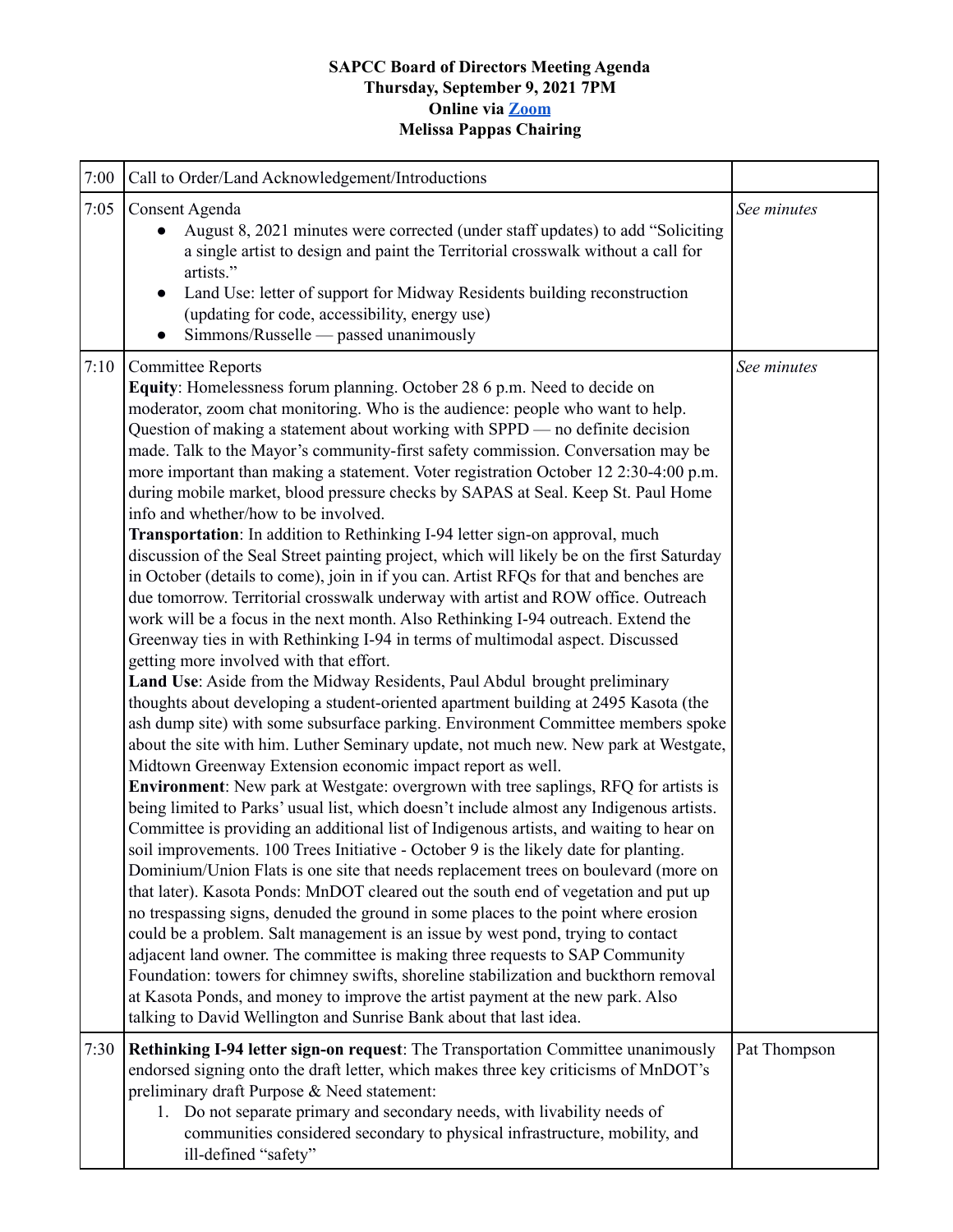- 2. Comply with state and local climate plans and goals to reduce vehicle miles traveled
- 3. Rewrite the Purpose & Need statement to establish evaluation criteria based on these changes. A specific alternative statement is endorsed.

SAPCC is asked to endorse the letter, with its intent that the narrative of Rethinking I-94 must be changed from "which of the alternatives has the least bad impact" to creating alternatives that support and benefit the communities along the corridor. Michael encourages us to sign on. Ben agrees. Scott also. Motion to approve the letter (Russelle/Simmons) passed unanimously.

## **Dominium letter**:

Union Flats opened in 2019. After a year, it became obvious that maintenance indoors and outdoors was lacking, seemed to almost be a hobby instead of professional. Chest-high weeds, garage never cleaned (photos). High-traffic areas need professional cleaning and the building is degrading without it. Trees are dying on Territorial side. Seems like an exploitation of tax credits. SAPCC was notified of traffic noise fall 2020, drive-by shooting in February 2021… Ward 4 office was brought in, Patty Lammers from SPPD. Though meeting was held, since then there have been many break-ins, package and bike thefts, and general lack of sanitation continues. SAPCC May community meal, July 2021 new round of complaints. Management will be changing soon, but it may only be because when the initial two-year period ends, tax credit filing requirements change, so it may actually get worse. Other Dominium buildings like the Pillsbury A Mill and Schmidt Artist Lofts have experienced changing management issue also.) Bike room door doesn't close properly, does not get fixed. Fire alarms turned off on fire escape doors. Has neighboring business Dynamic Fastener gotten involved? Management threatened to lock the trash chute rooms on individual floors (2 such rooms per floor), which means people would have to take trash to basement (an ADA violation). There is no weekend emptying. A person who kept their bike in unit may have been fined for doing that, so kept in bike garage and it was stolen. Cockroaches spotted in the garbage room again. Worry about smell from the HVAC units. There is an interaction of how well-kept a building looks and crime, according to Patty Lammers. This affects 560 adults, 217 units, plus an unknown number of children. Residents are building awareness, getting to know each other and see patterns to bring to management. Working as individuals becoming collective, welcome neighborhood pressure and support. But management doesn't seem to listen. Say one thing to your face, then say they didn't say that. (According to residents, there is a class action lawsuit against Dominium for tax credit abuse.) Understaffed and unprofessional maintenance is a key attribute. Russelle/Thompson motion: to write an expedited letter by staff with approval by Executive Committee to DSI, Western District, Department of Health, PED, Ward 4, cc'ed to Dominium. (Also, rent increases will be taking effect at more than 10% over initial rent from two years ago, 1BR going from \$1K to \$1150.) 7:45 Financial Review Report for August: Reimbursement came in, plus AARP grant (\$8500) restricted) so income looks high, but it's just how the ebb and flow goes. Payroll was low because Jessica had some time off, but that will pick up now. Year to date is about \$5K under on expense, mostly because of the payroll gap when we were between organizers. Bauer/Simmons moved to approve the review. Grants update: Territorial project work is moving apace. Kathryn Murray

Canvassing: Jessica will send out an email soliciting further volunteers. There is a script, pamphlets.